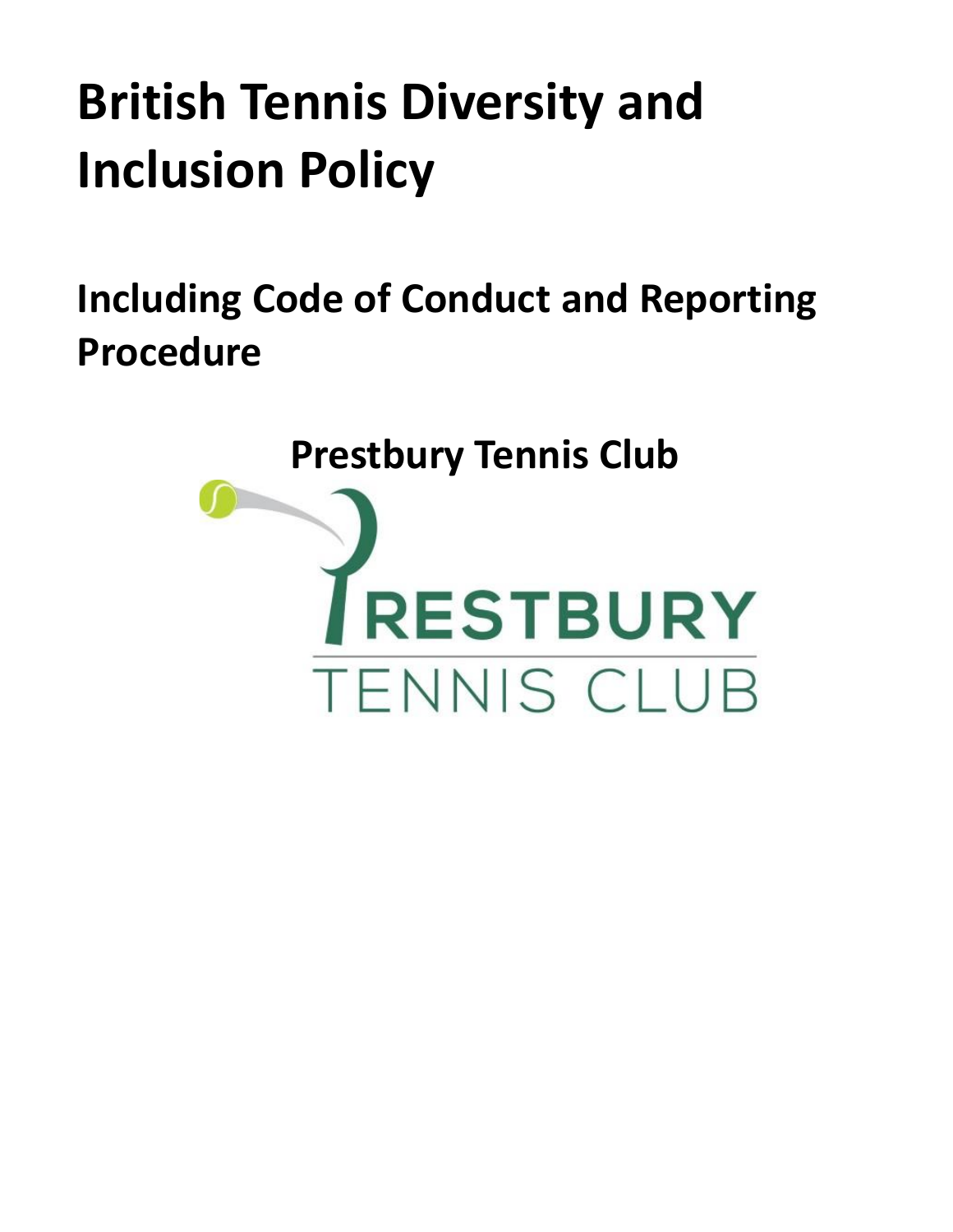## **Concern Reporting Procedure**

Anyone who has concerns that they or someone else is being discriminated against or has been a victim of discriminatory language or behaviour should:

| <b>Respond</b> | Listen carefully to what the person is telling you. Do not interrupt; keep questions to a<br>minimum; do not promise to keep the information secret                                                                                                                                                                                                                                                                                                                          |                                                                                                                                                                                                                                                                                                                                                                                                                                                                                                                                                                                                                                                                    |
|----------------|------------------------------------------------------------------------------------------------------------------------------------------------------------------------------------------------------------------------------------------------------------------------------------------------------------------------------------------------------------------------------------------------------------------------------------------------------------------------------|--------------------------------------------------------------------------------------------------------------------------------------------------------------------------------------------------------------------------------------------------------------------------------------------------------------------------------------------------------------------------------------------------------------------------------------------------------------------------------------------------------------------------------------------------------------------------------------------------------------------------------------------------------------------|
| <b>Refer</b>   | Is someone in immediate danger?<br><b>YES</b><br>Call the police (999)<br><b>THEN</b>                                                                                                                                                                                                                                                                                                                                                                                        | <b>NO</b><br>Talk to the club's Welfare Officer in confidence June<br>Lally Mobile 07790 500623<br>Email: june.lally@hotmail.co.uk<br>Talk to the LTA Safeguarding Team * (020 8487<br>7000) as soon as possible [Mon-Fri, 9am-5pm]. If<br>the Safeguarding Team is unavailable and you want<br>advice before the next working day, call the NSPCC<br>(0808 800 5000) or Parent Line Scotland (0800 028<br>2233) if your concerns is about a child.<br>If your concern us about an adult ask them for<br>details of your Local Authority Adult Social Care<br>Services.<br>Hate crime can alternatively be reported through<br>True Vision at www.report-it.org.uk |
| <b>Record</b>  | Write an objective account of your concerns immediately using the Reporting a Concern Form<br>found on the safeguarding page. Send it to the Safeguarding Team within 48 hours of the<br>concern/disclosure (safeguarding@Ita.org.uk)<br>Handling a concern/disclosure can be emotionally difficult. If you would like to talk to someone<br>after making a concern/disclosure, contact the LTA Safeguarding Team by phone 020 8487 7000<br>or email safeguarding@Ita.org.uk |                                                                                                                                                                                                                                                                                                                                                                                                                                                                                                                                                                                                                                                                    |

Tennis Wales Safeguarding Lead (029 2046 3335) Tennis Scotland Safeguarding Lead (0131 444 4154).

(See appendix C for more details on what to do if a disclosure from a child or adult at risk is made to you)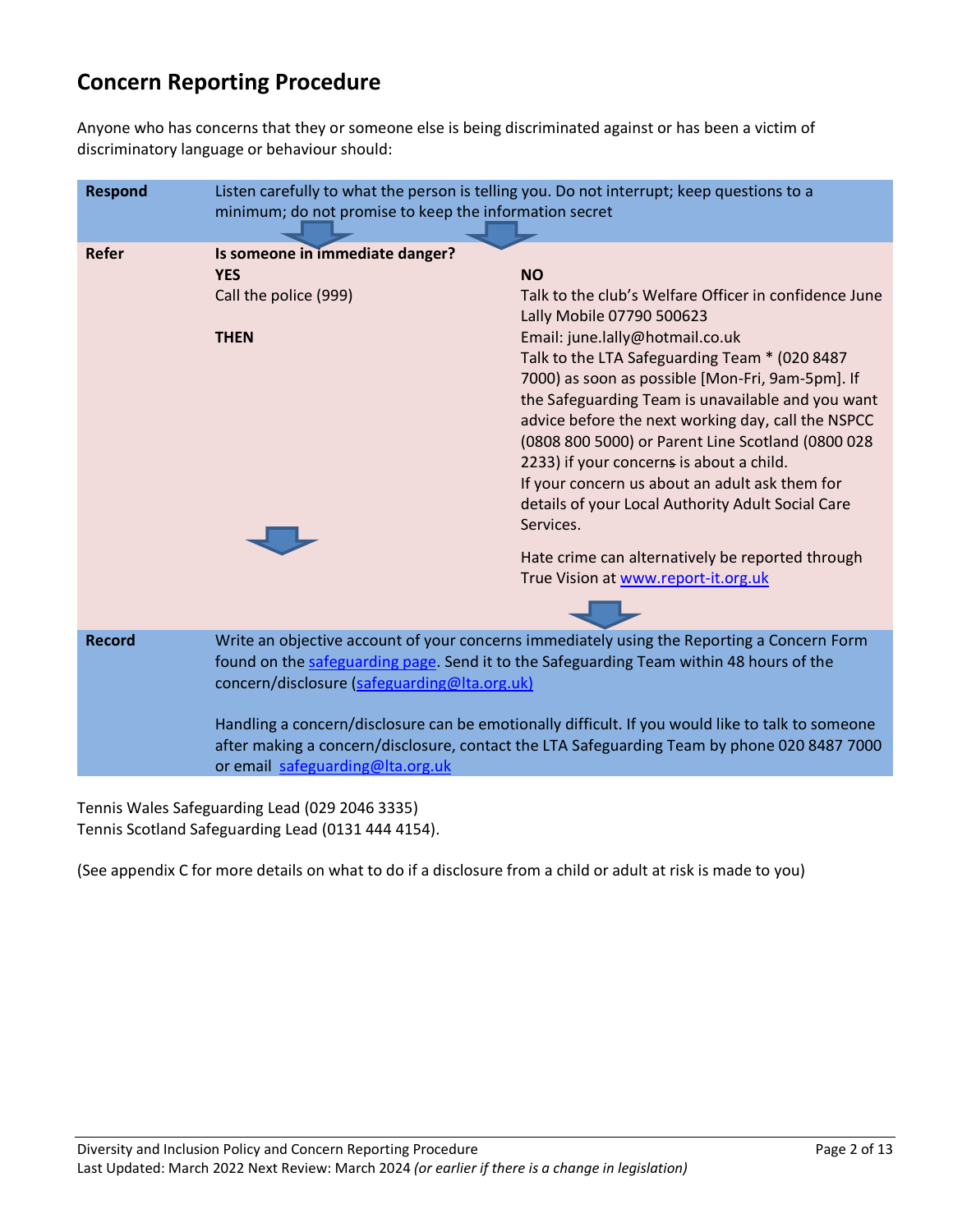### **Diversity and Inclusion in Prestbury Tennis Club**

This Policy sets out our commitment and includes our Safe and Inclusive Standards, Code of Conduct (page 8) and Reporting Procedure (page 2) and it supports our overall aims for diversity and inclusion that are to ensure that:

- Tennis is diverse and inclusive
- Diversity and inclusion are embedded in our club's culture and our behaviours
- We create a culture where inclusive leadership thrives
- We take a proactive approach using positive action to ensure that communities and individuals are valued and able to achieve their full potential.

To achieve these aims we believe that everyone involved in Tennis has a vital role to play in promoting diversity and inclusion and we ask everyone to become Safe and Inclusive Tennis Champions – proactively promoting Safe and Inclusive tennis and taking action against all forms of discrimination.

We are proud to have a Diversity and Inclusion Policy that demonstrates our commitment to making tennis diverse and inclusive. The commitment to Diversity and Inclusion is upheld by all - Lawn Tennis Association (LTA), Tennis Scotland, Tennis Wales and the Tennis Foundation.

These commitments are fully supported by the Prestbury Tennis Club Committee.

Together we can make a positive difference to people from different backgrounds to participate in Tennis at our club.

Thank you.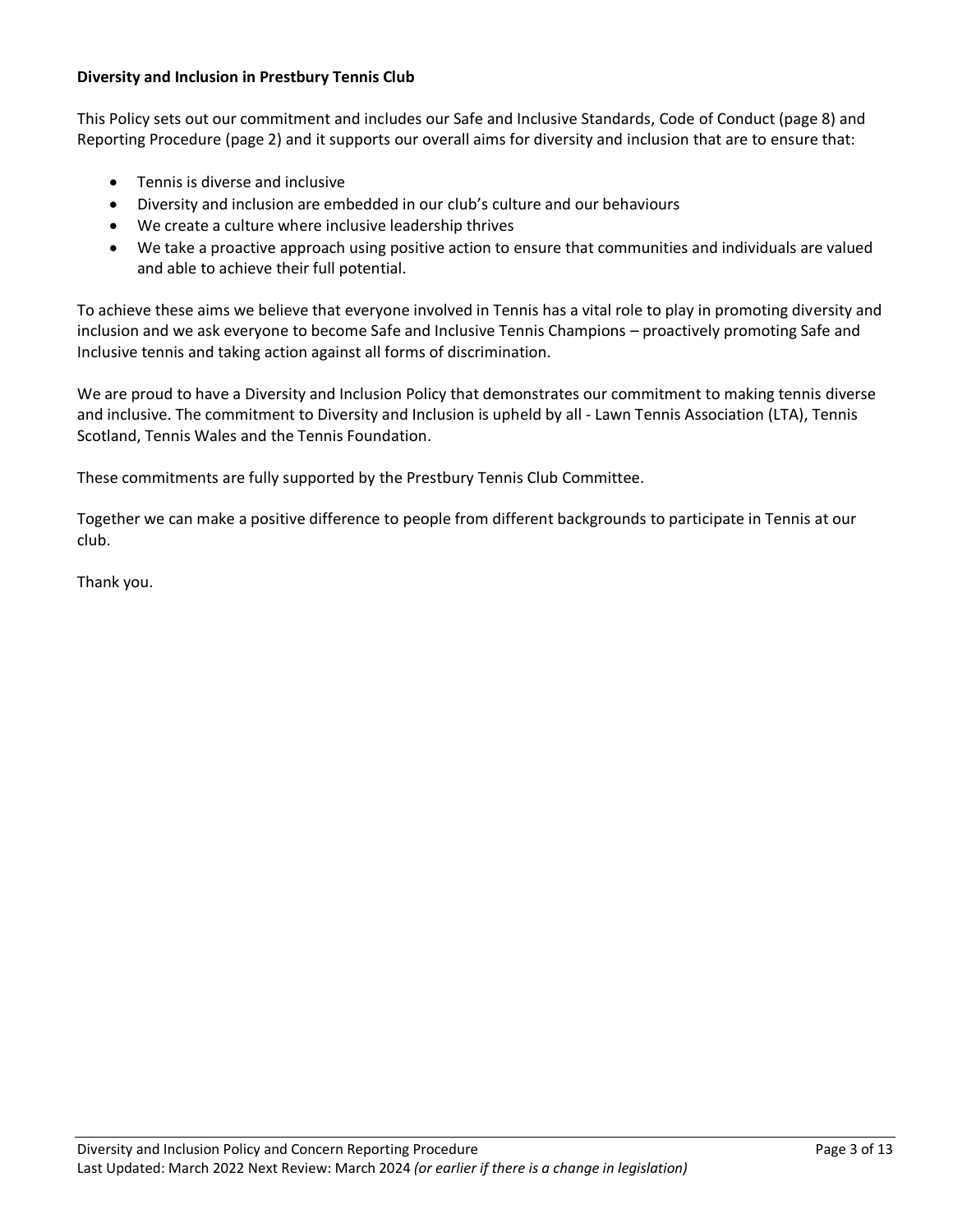### **Diversity and Inclusion Policy**

### **1. Policy Statement**

This Diversity and Inclusion Policy, Standards, Code of Conduct and Reporting Procedure are applicable to **Prestbury Tennis Club** and is based on similar policies of:

- The Lawn Tennis Association (LTA)
- Tennis Scotland
- Tennis Wales
- The Tennis Foundation.

As a club we contribute actively to enable more people to play tennis more often, in a manner that it is safe, inclusive, and fair. This applies regardless of a person's age, disability, gender reassignment status, sex, marital or civil partnership status, pregnancy or maternity, race, sex, sexual orientation, religion, race or sexual orientation, socio-economic status or any other background.

We recognise that many concerns and/or disclosures may have both safeguarding and diversity and inclusion elements to them. This policy reflects this through its reporting procedures, which replicate the safeguarding concern reporting procedures.

This Policy strives to minimise risk and support our venue, programmes, events and individuals to deliver and experience a positive tennis experience for everyone. The Reporting Procedures in page 2 outlines how to respond to safeguarding or discrimination concerns/disclosures.

### **2. Use of Terminology**

We have adopted the following definitions to explain our approach to diversity and inclusion in tennis:

**Discrimination** – treating someone in a less favourable way and causing them harm, because of their age, disability, gender reassignment, marriage or civil partnership, pregnancy or maternity, race, religion or belief, sex or sexual orientation

**Diversity** – acknowledging, celebrating and respecting the differences between groups of people and between individuals. We will work to ensure that people can be assured of an environment in which their rights, dignity and individual worth are respected, and in particular that they are able to enjoy their sport without the threat of intimidation, victimisation, harassment or abuse.

**Harassment** – unwanted conduct related to a relevant protected characteristic, which has the purpose or effect of violating an individual's dignity or creating and intimidating, hostile, degrading, humiliating or offensive environment for that individual or creates an intimidating, hostile, degrading, humiliating or offensive environment. The focus is on the perception of the complainant not the intent of the perpetrator. Employees can complain of behaviour they find offensive even if it is not directed at them.

**Inclusion** – ensuring that tennis is equally accessible to any member of the community so they can be fully involved in whatever capacity they choose; and that they are supported to achieve their potential in any capacity e.g. player, employee, volunteer, coach or official. We will work to ensure that people have a genuine and equal opportunity to participate to the full extent of their own ambitions and abilities, that they feel respected and valued and are not singled out, with regard to their age, disability, gender reassignment status, sex, marital or civil partnership status,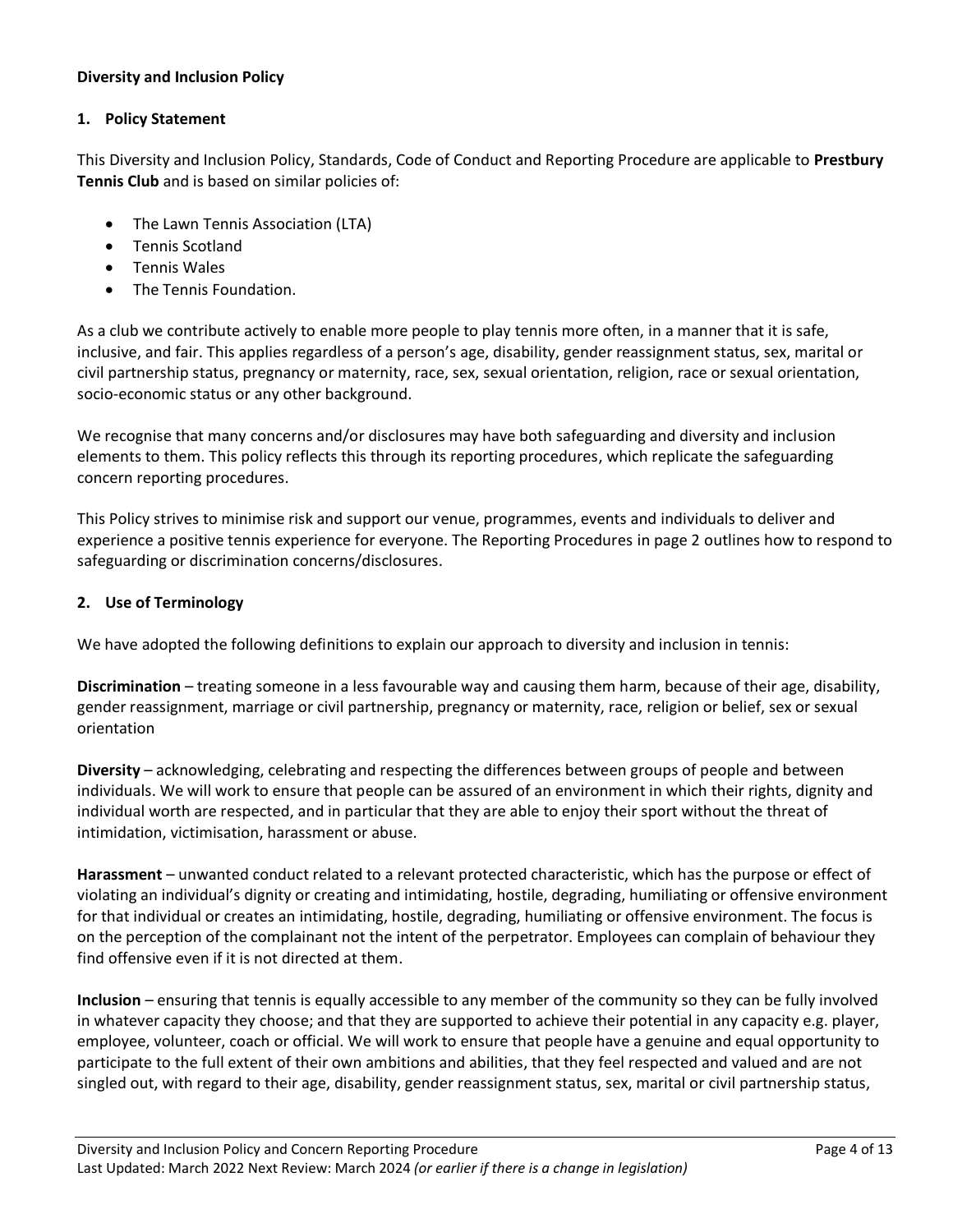pregnancy or maternity, race, sex, sexual orientation, religion, race or sexual orientation, socio-economic status or any other background.

**Positive action** – Prestbury Tennis Club is committed to taking positive steps to counteract the effects of physical or cultural barriers – whether real or perceived – that restrict the opportunity for all sections of the community to participate equally and fully. We will ensure that we institute, support or contribute to appropriate measures or initiatives that enable access to tennis and participation in associated activities by people from any group that is under-represented in tennis or has difficulty accessing it and that they can do so with dignity or without being singled out.

(See Appendix A for full glossary of terms)

### **3. Scope**

Prestbury Tennis Club has direct safe and inclusive responsibility for:

- Staff, consultants, coaches and officials they employ;
- Volunteers, including board members and councillors they recruit;
- Venues they own;
- Events and programmes they run; and
- Ensuring all accreditation requirements are met by accredited coaches, officials and venues.

We recommend and support the development of good diversity and inclusion practice to:

- Accredited coaches, officials and venues;
- Players, parents and carers;
- Volunteers recruited by other organisations;
- Venues hired by or on our behalf
- Club Events.

This Policy is in line with national legislation (see appendix B for details of the relevant legislation) and applicable to our club, specifically to every person and place that we have direct safe and inclusive responsibility for.

### **4. Responsibility for implementation of the Diversity and Inclusion Policy**

### **Diversity and inclusion is everyone's responsibility: not responding to discriminatory or unacceptable language and behaviour is not an option.**

- The club's Committee and Chair have overall accountability for this Policy and Reporting Procedure, for being the strategic lead on diversity and inclusion and for ensuring compliance with the relevant legislation (see Appendix for details).
- The club's Chair Martin Prescott until 31.12.22, then incoming Chair Mark Broadhead from 1.1.23 and Welfare Officer June Lally have overall responsibility for implementation of the policy. If June Lally is unavailable please contact Rebecca Liddiard as Deputy Welfare Officer.
- The Chair and Welfare Officer of the club are responsible for updating this Policy and Reporting Procedure in line with legislative and organisational developments; and develop a strategic and proactive approach to diversity and inclusion and respond to discrimination concerns.
- The Prestbury Tennis Club's Welfare Officer June Lally is responsible for supporting the club to identify where diversity and inclusion support is required; to implement safe and inclusive procedures; promote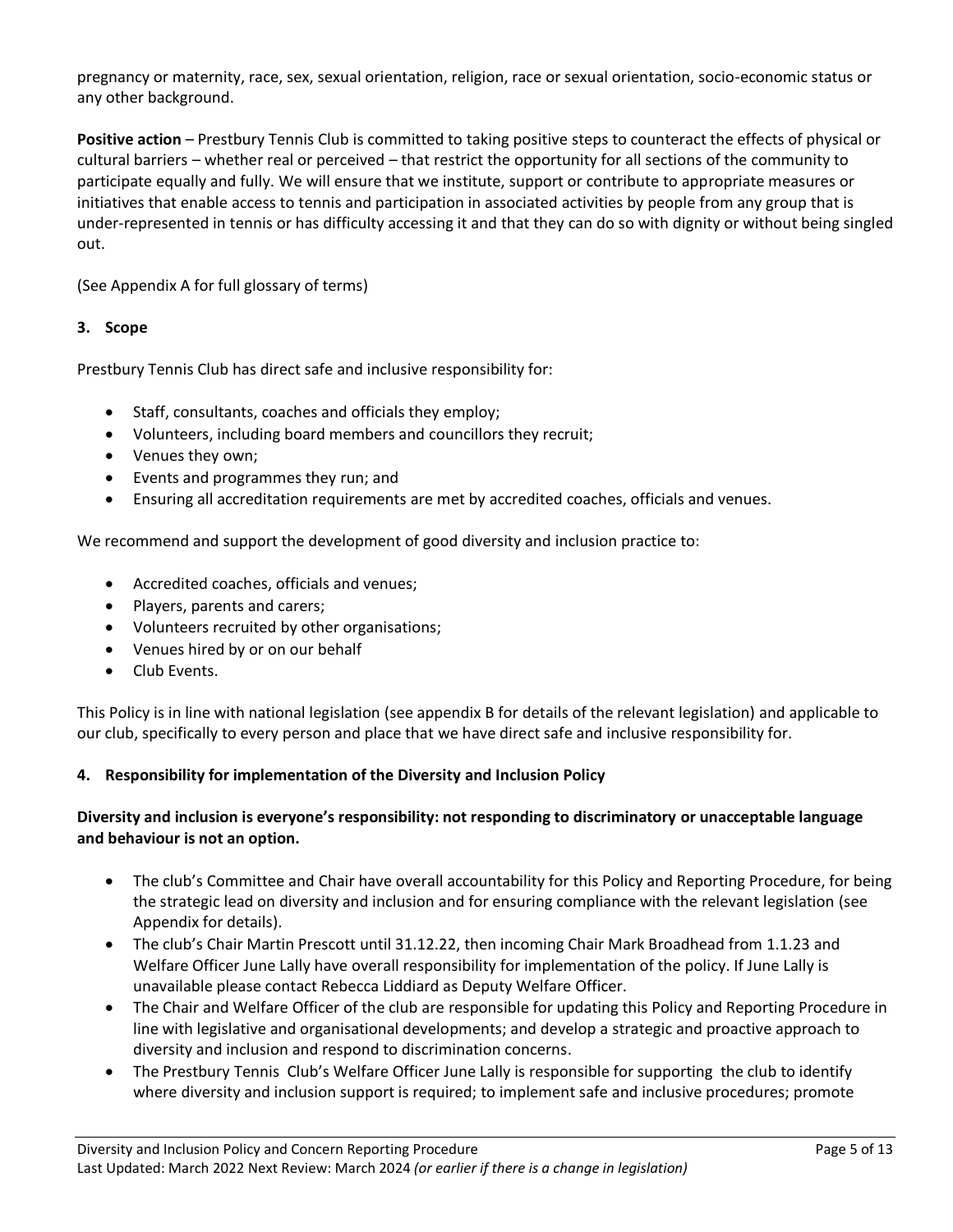diversity and inclusion principles, including the Safeguarding and Reporting Procedure, to all the venues they manage, programmes, events and individuals including players, parents and carers.

- All staff, consultants, coaches, officials and volunteers involved in tennis are responsible for raising diversity and inclusion concerns with the club's Welfare Officer to start with; then the Safe and Inclusive Tennis team if applicable, as outlined in the Reporting Procedure.
- Players, parents and guardians are responsible for upholding the Code of Conduct and Reporting Procedure.
- The Prestbury Tennis Club is committed to:
	- $\circ$  formally adopt this policy,
	- $\circ$  take steps to ensure that our committee, members, participants and volunteers behave in accordance with the policy, including where appropriate taking disciplinary action under our constitution;
	- $\circ$  ensure that access to membership as well as access to participation is open and inclusive;
	- $\circ$  publish accurate information about the location and accessibility of our facilities; and
	- $\circ$  support measures and initiatives that British Tennis may institute or take part in to advance the aims of this policy as part of our commitment to our LTA membership.

Where there is a diversity and inclusion concern/disclosure:

• The individual who is told about, hears, or is made aware of the concern/disclosure is responsible for following the [Concern Reporting Procedure](#page-0-0) above

#### **5. Breaches of the Diversity and Inclusion Policy, Standards, Code of Conduct and Reporting Procedure**

Where there are concerns that diversity and inclusion good practice has not been followed, all staff are encouraged to follow the club's whistleblowing policy; consultants, coaches, officials, volunteers and players are encouraged to:

1. Complain directly to the person or organisation and seek resolution. In the first instance, this can often resolve many disputes or concerns.

2. If required, you can contact the LTA Safeguarding Team: safeguarding@lta.org.uk - they can assist in liaising with the club and investigating the matter. Alternatively, the NSPCC Whistleblowing advice line: 0800 028 0285; help@nspcc.org.uk can be contacted.

3. Seek further advice from the Equality Advisory Support Service a call on 0808 800 0082. For further information their website is: http://www.equalityadvisoryservice.com/app/ask

If someone comes to you with a concern around discrimination, listen to their complaint, reassure them and advise them of the routes listed above (1-3).

Breaches of this Policy and/or failure to comply with the outlined responsibilities may result in the following by the LTA, Tennis Scotland, Tennis Wales and/or the Tennis Foundation:

- Venues Potential removal of LTA accreditation
- Staff disciplinary action leading to possible dismissal and legal action.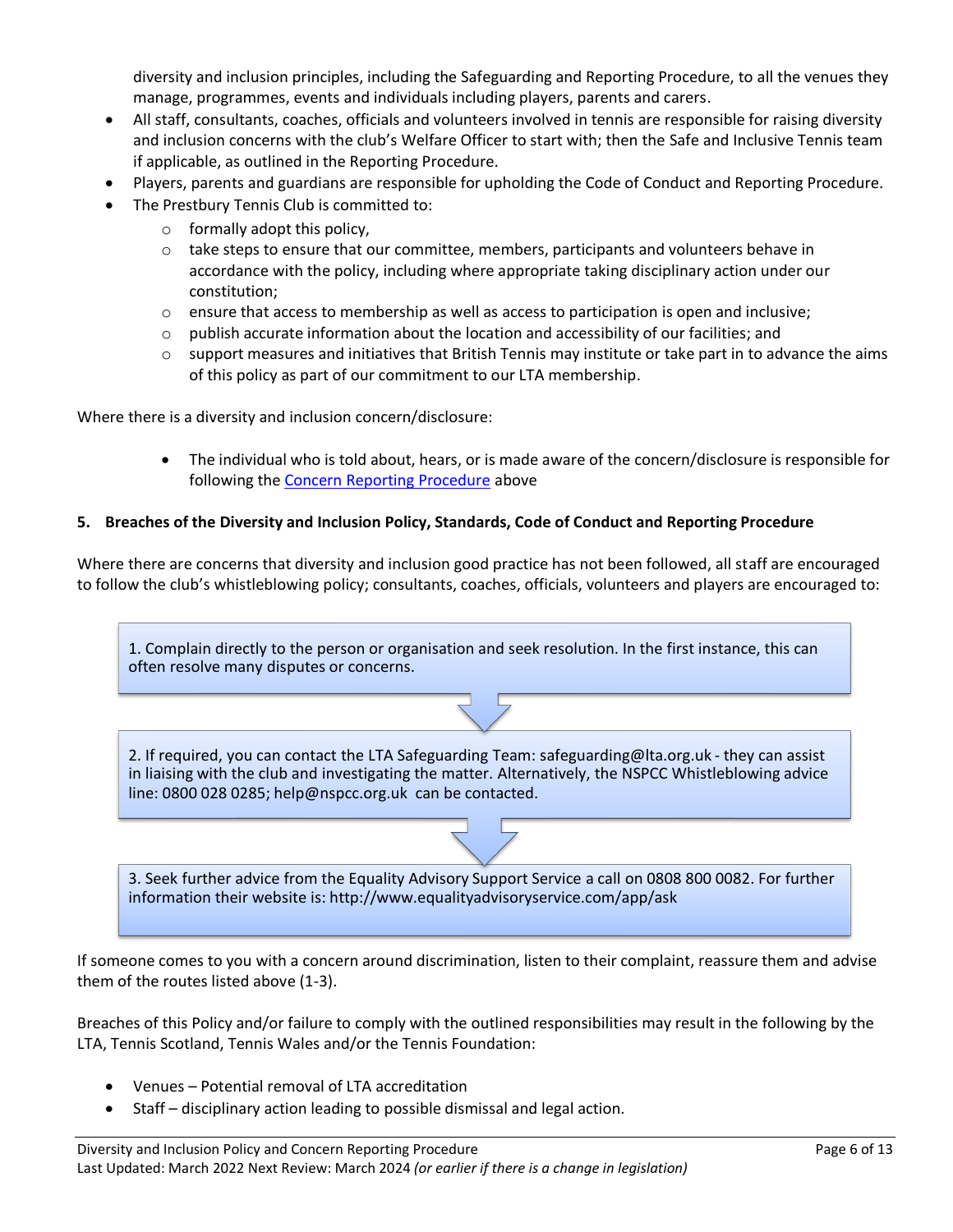- Contracted consultants, officials and coaches termination of current and future roles within all four organisations and possible legal action.
- Recruited volunteers, including councillors and board members termination of current and future roles within all four organisations and possible legal action.

Actions taken by staff, consultants, volunteers, officials, coaches, venues, clubs and/or events outside of the LTA, Tennis Scotland, Tennis Wales and/or the Tennis Foundation that are seen to contradict this Policy may be considered a violation of this Policy.

Where an appeal is lodged in response to a safeguarding decision made by the LTA Safeguarding Team and Safeguarding and Protection Committee and/or Licensing and Registration Committee, an independent appeal body such as Sport Resolutions may be used. Their decision is final.

- **6. Related policies and guidance** (examples of other policies provided below)
	- Safeguarding Policy  **Disciplinary Policy**
	-
	-
	-
	-
- 
- Grievance Policy Harassment Policy
- Bullying Policy Complaints Policy
- Transgender Policy  **Whistle-blowing Policy**
- Data Protection Policy  **And others as may be identified from time to** time.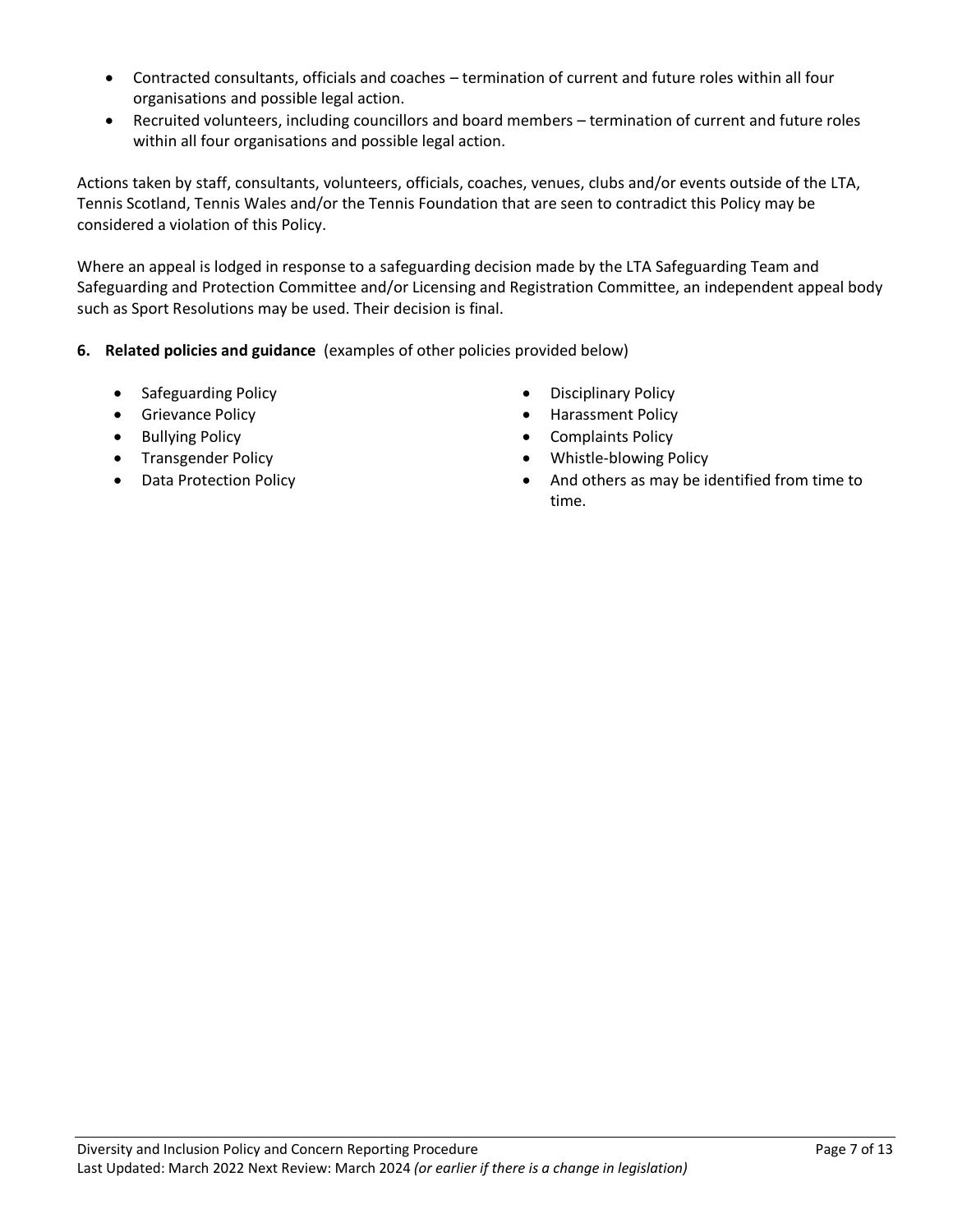# **Codes of Conduct**

#### **All members of staff and volunteers agree to:**

- Prioritise the well-being of all children and adults at risk at all times
- Treat all children and adults at risk fairly and with respect
- Be a positive role model. Act with integrity, even when no one is looking
- Help to create a safe and inclusive environment both on and off court
- Not allow any rough or dangerous behaviour, bullying or the use of bad or inappropriate language
- Report all allegations of abuse or poor practice to the club Welfare Officer
- Not use any sanctions that humiliate or harm a child or adult at risk
- Value and celebrate diversity and make all reasonable efforts to meet individual needs
- Keep clear boundaries between professional and personal life, including on social media
- Have the relevant consent from parents/carers, children and adults before taking or using photos and videos
- Refrain from making physical contact with children or adults unless it is necessary as part of an emergency or congratulatory (e.g. handshake / high five)
- Refrain from smoking and consuming alcohol during club activities or coaching sessions
- Ensure roles and responsibilities are clearly outlined and everyone has the required information and training
- Avoid being alone with a child or adult at risk unless there are exceptional circumstances
- Refrain from transporting children or adults at risk, unless this is required as part of a club activity (e.g. away match) and there is another adult in the vehicle
- Not abuse, neglect, harm or discriminate against anyone; or act in a way that may be interpreted as such
- Not have a relationship with anyone under 18 for whom they are coaching or responsible for
- Not to have a relationship with anyone over 18 whilst continuing to coach or be responsible for them

### **All children agree to:**

- Be friendly, supportive and welcoming to other children and adults
- Play fairly and honestly
- Respect club staff, volunteers and Officials and accept their decisions
- Behave, respect and listen to your coach
- Take care of your equipment and club property
- Respect the rights, dignity and worth of all participants regardless of age, gender, ability, race, culture, religion or sexual identity
- Not use bad, inappropriate or racist language, including on social media
- Not bully, intimidate or harass anyone, including on social media
- Not smoke, drink alcohol or drugs of any kind on club premises or whilst representing the club at competitions or events
- Talk to the club Welfare Officer about any concerns or worries they have about themselves or others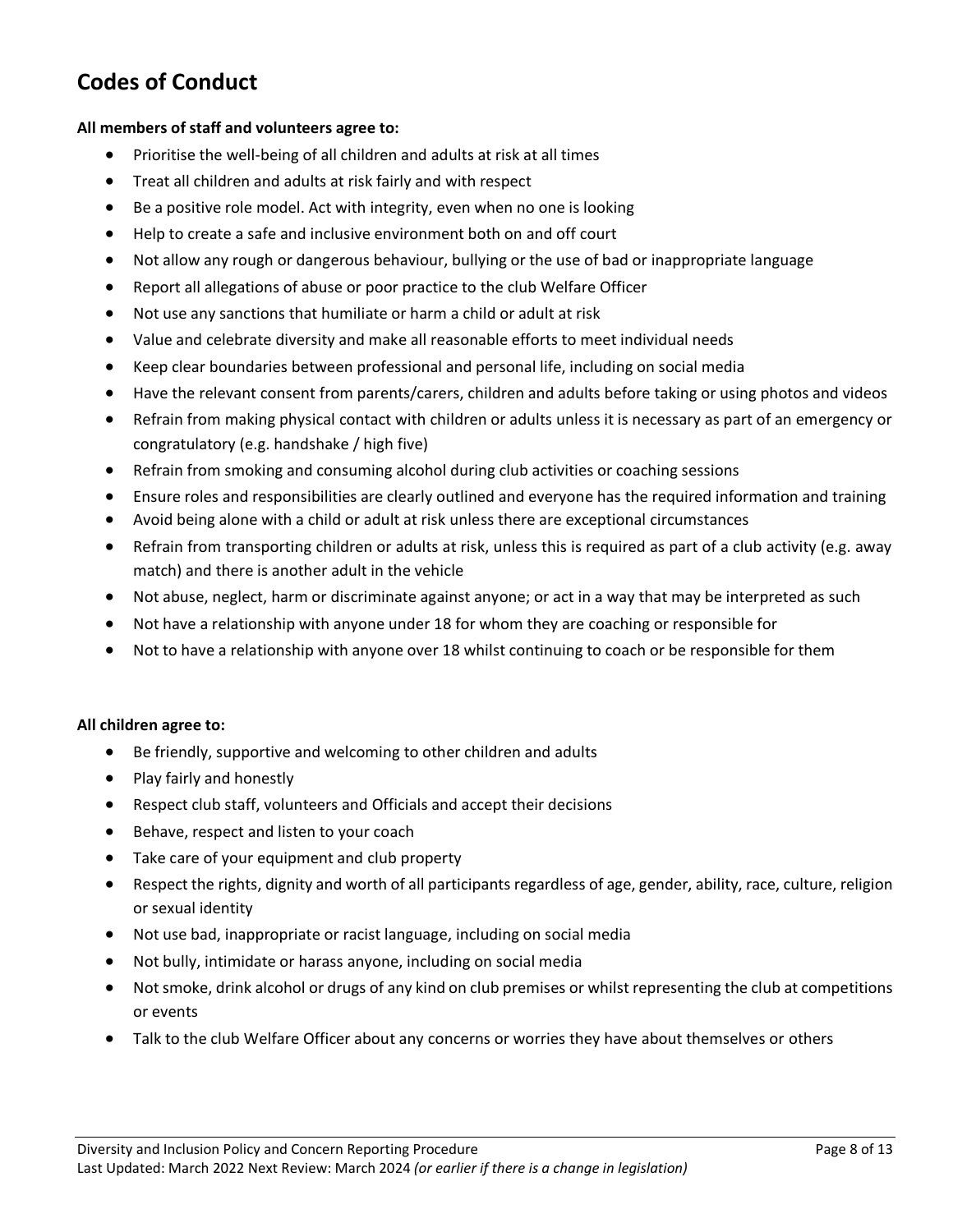### **All adults agree to:**

- Positively reinforce your child and show an interest in their tennis
- Use appropriate language at all times
- Be realistic and supportive
- Never ridicule or admonish a child for making a mistake or losing a match
- Treat all children, adults, volunteers, coaches, officials and members of staff with respect
- Behave responsibly at the venue; do not embarrass your child
- Accept the official's decisions and do not go on court or interfere with matches
- Encourage your child to play by the rules, and teach them that they can only do their best
- Deliver and collect your child punctually from the venue
- Ensure your child has appropriate clothing for the weather conditions
- Ensure that your child understands their code of conduct
- Adhere to your venue's safeguarding policy, diversity and inclusion policy, rules and regulations
- Provide emergency contact details and any relevant information about your child including medical history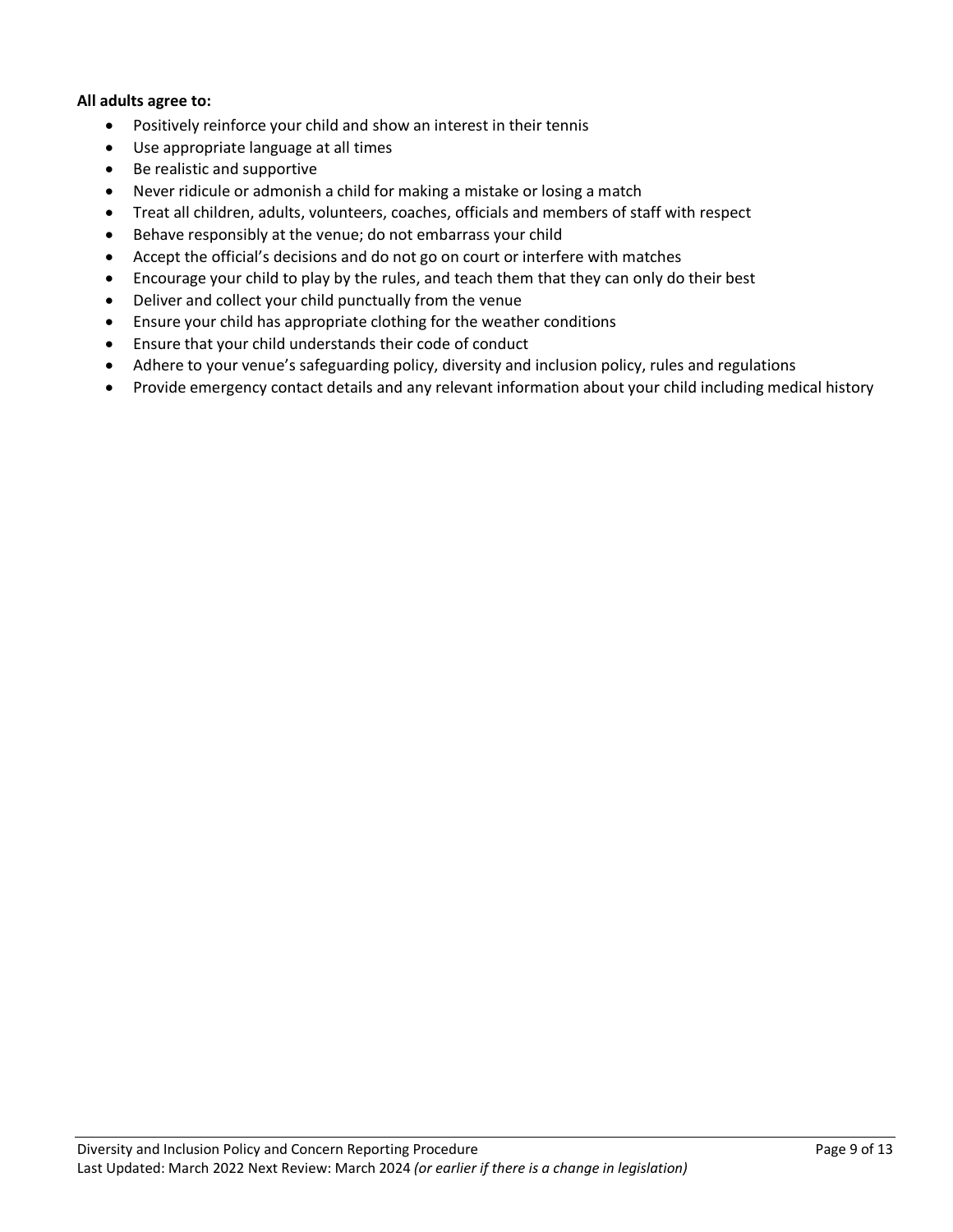### **Appendix A:**

### **Glossary of terms**

**Age:** This refers to a person belonging to a particular age group, which can mean people of the same age (e.g. 32 year old's) or range of ages (e.g. 18 - 30-year old's, or people over 50).

**Bisexual or Bi:** – refers to a person who has an emotional and/or sexual orientation towards more than one gender.

**Bullying:** can involve any form of physical, emotional, sexual or discriminatory abuse. It can also include cyberbullying – using social media or mobile phones to perpetrate bullying.

**Direct discrimination:** treating someone less favourably than another person because of a protected characteristic.

**Disability:** A person having a physical or mental impairment that has a substantial and long-term adverse effect on that person's ability to carry out normal day-to-day activities.

**Discrimination:** treating someone in a less favourable way and causing them harm, because of their age, disability, gender reassignment, marriage or civil partnership, pregnancy or maternity, race, religion or belief, sex or sexual orientation.

**Discrimination by association:** discrimination against someone because they are associated with another person who possesses a protected characteristic.

**Discrimination by perception:** discrimination against someone because of the belief that someone possesses a protected characteristic.

**Diversity:** acknowledging and celebrating the differences between groups of people and between individuals**.**

**Equality**: treating everyone with fairness and respect and recognising and responding to the needs of individuals. Taking positive actions to address existing disadvantages and barriers affecting how people engage with and participate in tennis.

**Ethnicity**: the social group a person belongs to, and either identifies with or is identified with by others, as a result of a mix of cultural and other factors including language, diet, religion, ancestry and physical features traditionally associated with race. Ethnicity is essentially self-defined and may change over time.

**Gay**: refers to a man who has an emotional, romantic and/or sexual orientation towards men. Also, a generic term for lesbian and gay sexuality - some women define themselves as gay rather than lesbian.

**Gender identity: t**his is an individual's internal self-perception of their own gender. A person may identify as a man, as a woman, as neither man or woman (non-binary) or as androgyne/polygender.

**Gender reassignment**: The process of changing or transitioning from one gender to another.

**Harrassment:** unwanted conduct related to a relevant protected characteristic, which has the purpose or effect of violating an individual's dignity or creating and intimidating, hostile, degrading, humiliating or offensive environment for that individual or creates an intimidating, hostile, degrading, humiliating or offensive environment. The focus is on the perception of the complainant not the intent of the perpetrator. Employees can complain of behaviour they find offensive even if it is not directed at them.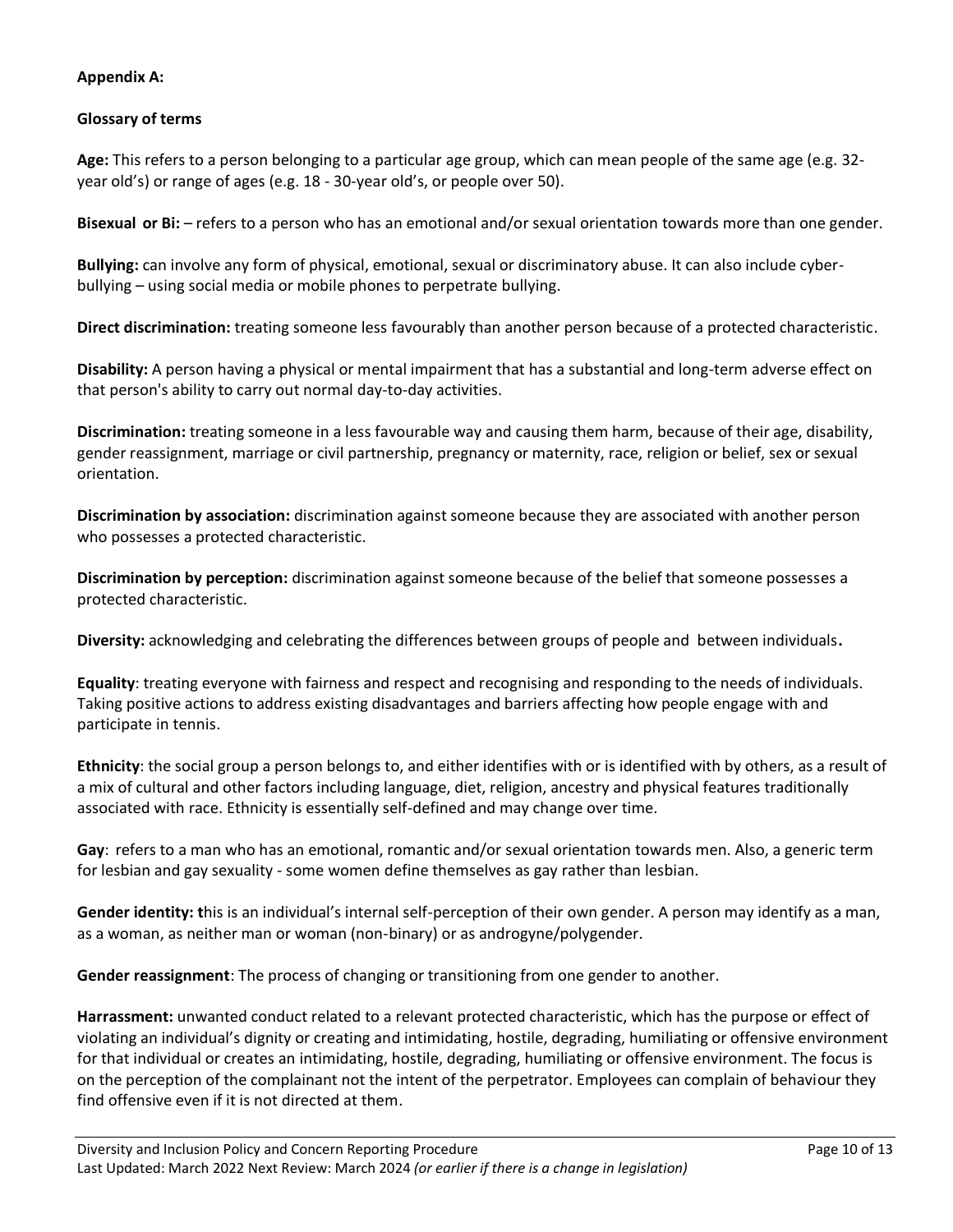**Hate crime:** crime that is targeted at a person because of hostility or prejudice towards that person's disability, race or ethnicity, religion or belief, sexual orientation or transgender identity. This can be committed against a person or property.

**Homophobia**: the fear, unreasonable anger, intolerance or/and hatred toward homosexuality, lesbian gay and bisexual people whether that person is homosexual or not.

**Inclusive leadership** – leaders who are aware of their own biases and preferences, actively seek out and consider different views and perspectives to inform better decision-making. They see diverse talent as a source of competitive advantage and inspire diverse people to drive organisational and individual performance towards a shared vision.

**An Inclusive Leader** – is a role model exemplar of inclusive behaviour; listens to and seeks out the views of diverse people and takes account of these views, without bias, in the decisions they make; appreciates that a diverse group of people will generate more creative solutions to problems and encourages this; inspires people through a shared vision of future success and motivates them to deliver it; leverages difference for high performance and provides responsive excellence to customers', clients' and service users' needs; provides positive feedback to boost people's self-efficacy; puts effort into helping diverse people identify their talents and develop them for performance now and future advancement; communicates authentically and honestly in a way that inspires trust, loyalty and wellbeing.

**Inclusion:** recognising that people from different backgrounds may have difference needs and expectations and may experience barriers in trying to access tennis. An inclusive venue is one that takes steps to attract and engage with people from many different backgrounds and meet their needs so that everyone has a positive experience and has the opportunity to achieve their potential.

**Indirect discrimination:** a practice, policy or rule which applies to everyone in the same way, but that has a worse effect on some people than others.

**LGBTQ:** an acronym for Lesbian, Gay, Bisexual, Trans and Questioning.

**Lesbian**: a woman who has an emotional romantic and /or sexual orientation towards women.

**Monitoring equality**: refers to data collection and analysis to check if people with protected characteristics are participating and being treated equally. For example: monitoring of the number of people with a disability who play tennis at our venue.

**Non-binary** – an umbrella term for a person who does not identify as only male or only female, or who may identify as both.

**Positive action:** a range of lawful actions that seek to overcome or minimise disadvantages (for example in employment opportunities) that people who share a protected characteristic have experienced, or to meet their different needs.

**Pregnancy and maternity**: pregnancy is the condition of being pregnant or expecting a baby. Maternity refers to the period after the birth, and is linked to maternity leave in the employment context. In the non-work context, protection against maternity discrimination is for 26 weeks after giving birth, and this includes treating a woman unfavourably because she is breastfeeding.

**Questioning**: it refers to the process of exploring your own sexual orientation and/or gender identity.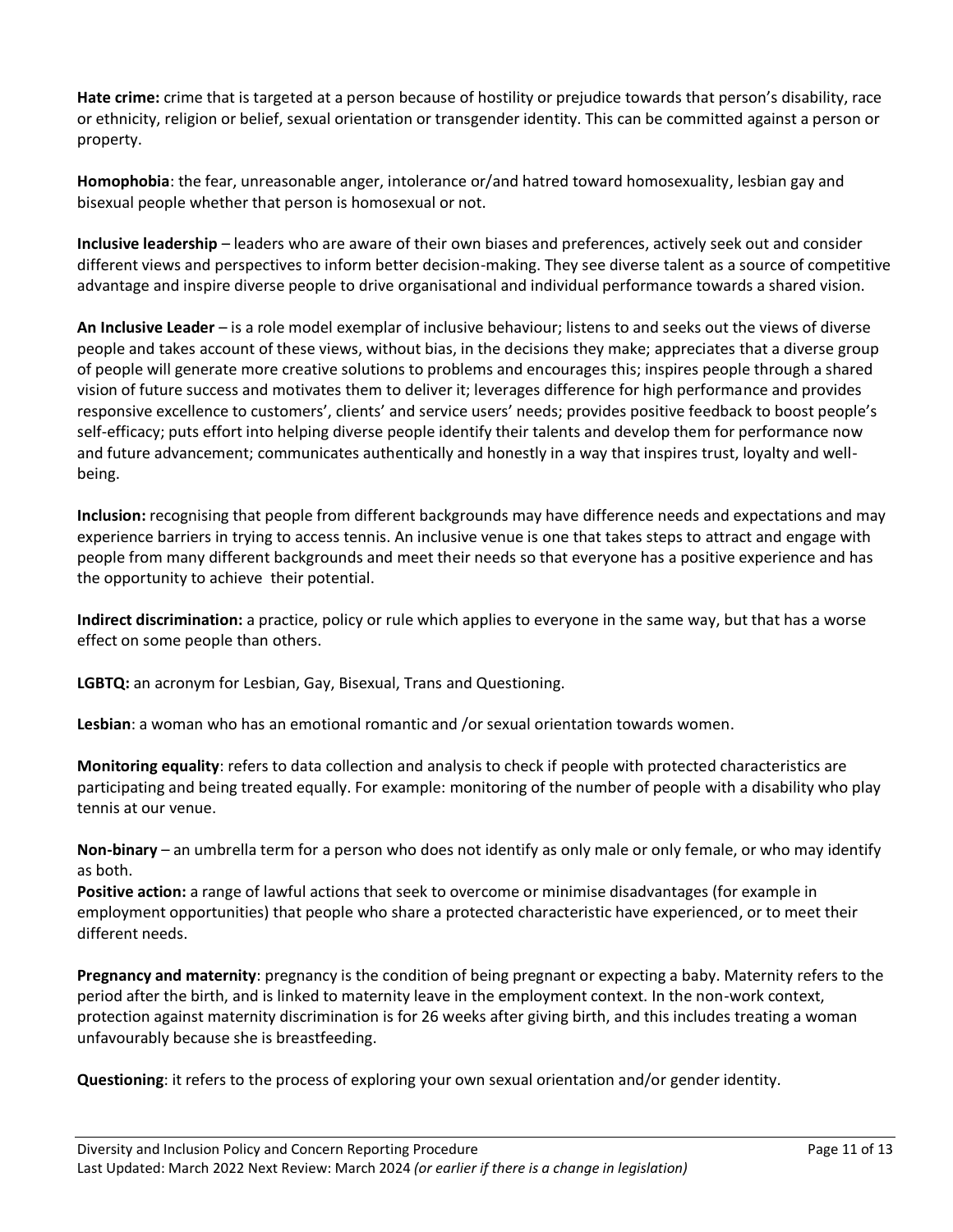**Race:** refers to the protected characteristic of race. It refers to a group of people defined by their race, colour, and nationality (including citizenship) ethnic or national origins.

**Radicalisation, extremism and terrorist behavior**: Radicalisation is the process by which a person comes to support terrorism and/or forms of extremism. Extremism is vocal or active opposition to fundamental British values, including democracy, the rule of law, individual liberty and mutual respect and tolerance of different faiths and beliefs. There is no single way to identify an individual who is likely to be susceptible to extremist ideology. The internet and the use of social media can be a major factor in the radicalisation of people.

**Reasonable adjustment**: What is considered reasonable will depend on all the circumstances of the case including the size of an organisation and its resources, what is practicable, the effectiveness of what is being proposed and the likely disruption that would be caused by taking the measure in question as well as the availability of financial assistance

**Religion or belief:** religion has the meaning usually given to it but belief includes religious and philosophical beliefs including lack of belief (e.g. atheism). Generally, a belief should affect your life choices or the way you live for it to be included in the definition.

**Sex:** refers to the biological makeup such as primary and secondary sexual characteristics, genes, and hormones. The legal sex is usually assigned at birth and has traditionally been understood as consisting of two mutually exclusive groups, namely men and women.

**Sexual orientation:** a person's emotional, romantic and/or sexual attraction to another person.

**Trans:** an umbrella term to describe people whose gender is not the same as, or does not sit comfortably with, the sex they were assigned at birth. Trans people may describe themselves using one or more of a wide variety of terms, including (but not limited to) transgender, cross dresser, non-binary, genderqueer (GQ).

**Transphobia**: the fear, unreasonable anger, dislike, intolerance or/and hatred toward trans people, whether that person has undergone gender reassignment or is perceived to have done that.

**Transsexual Person:** someone who has started the process of changing their gender identity is undergoing or has undergone gender reassignment.

**Unconscious bias or implicit bias:** this refers to a bias that we are unaware of, and which happens outside of our control. It is a bias that happens automatically and is triggered by our brain making quick judgments and assessments of people and situations, influenced by our background, cultural environment and personal experiences.

**Victimisation:** when someone is treated badly because they have made or supported a complaint or grievance.